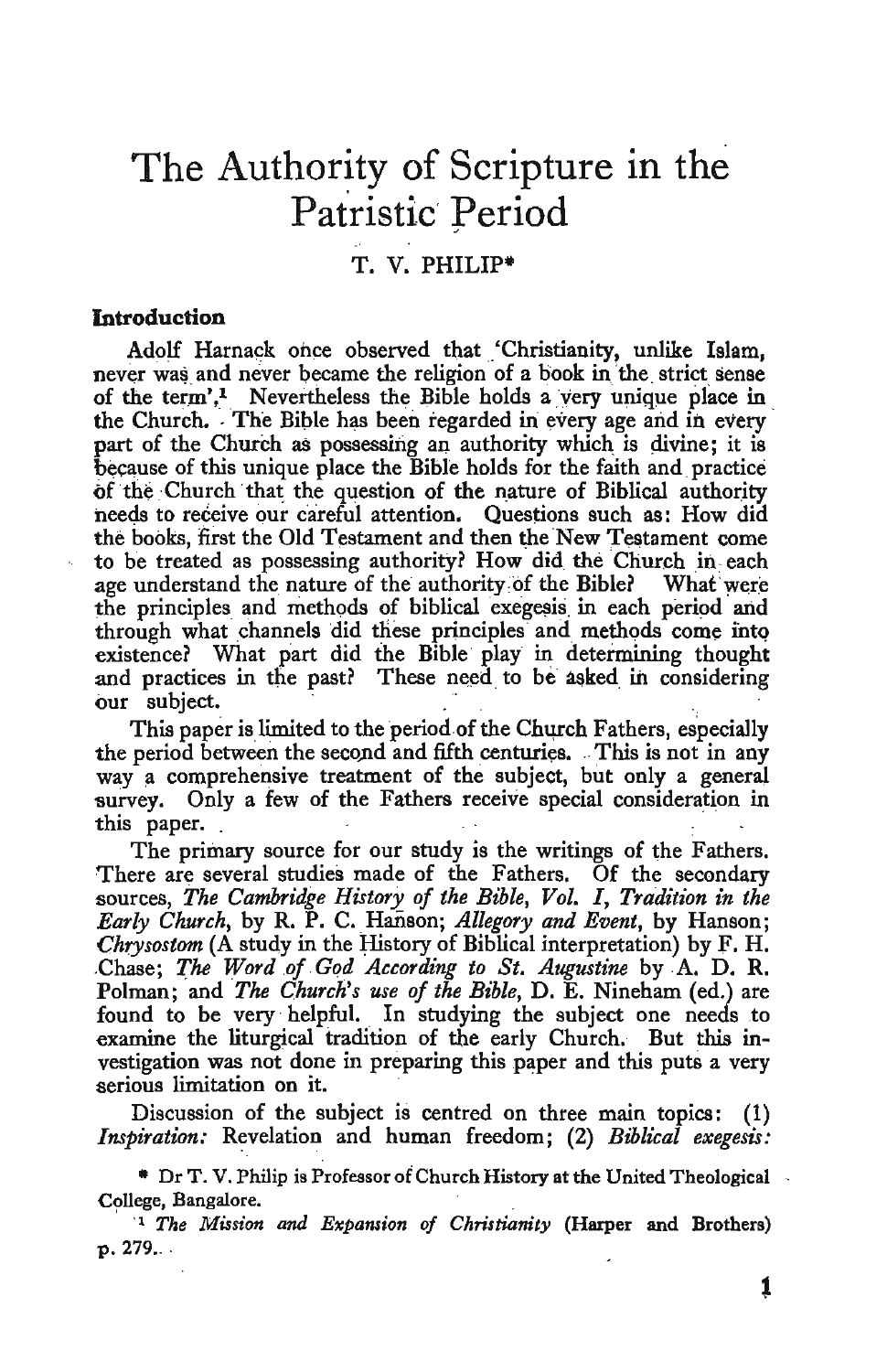Principles and methods of Biblical interpretation by the Fathers;<br>(3) Scripture and Tradition: the source of knowledge. Though the (3) *Scripture and Tradition*: the source of knowledge. subject of 'Inspiration' is much debated in the modern-period, the Fathers did not give any serious consideration to it. The second Fathers did not give any serious consideration to it. and third century Fathers were more concerned with the problem of 'Interpretation' than of 'Inspiration'. From the third century onwards the relation between scripture and tradition came to occupy an important place in the thinking of the Church and today it has become a subject of study not only among biblical scholars but also in the Ecumenical Movement as a whole.

#### 1. Inspiration and the authority of the Bible

The doctrine of 'Inspiration' did not receive any serious consideration by the Fathers, though it was their unmistakable conviction that the scriptures were divinely inspired and therefore authoritative. One of the chief reasons for this lack of a definition of the doctrine of inspiration in their writings was that already, both in Greek and Jewish circles, there were accepted ideas about the inspiration of the scriptures and the Christian Fathers were greatly influenced by these. especially by Jewish ideas. This did not mean that they did not have any particular conception of it. According to the Greek understanding, 'Inspiration was an ecstatic condition during which the. natural powers of the individual who was inspired were suspended. It was an absolute possession by the spirit, which for the time held the individuality of the person entirely in abeyance'.<sup>2</sup> For the Jews the scriptures were authoritative, and divinely inspired. They had a profound respect for the scriptures as the infallible word of God. They regarded even the letters as holy and their copyists were in the habit of counting them, lest any of them should be lost in transcription. There was a saying among them that 'he who says Torah is not from God', or even if he says, 'The whole Torah is from  $God$  with the exception of this or that verse which not God but Moses spoke from his own mouth; that soul shall be rooted up'.<sup>8</sup> Philo combined Greek and Jewish ideas of inspiration. He even regarded the grammatical errors of the Septuagint as inspired and rich in capacity for allegorical interpretations.

The Fathers of the early Church were influenced mainly by Jewish ideas of inspiration. In the writings of the Fathers of the second century, a more extreme form of verbal inspiration is found. For instance, to Justin Martyr scripture is the word of God given by God through the word or the Spirit. The prophets of the Old Testament were indeed inspired but the words which they uttered were not their own. 'We must not suppose', he says, 'that the language proceeds from the men who are inspired, but from the divine word which moves them'. $4$ 

<sup>2</sup> J. F. Bethune Baker, *An Introduction to the Early History of Christian Doctrine, p. 44.* 8 Quoted by R. M. Grant, *A Short History of the Interpretation of the* 

*Bible,* p. 71.

4 *Apology,* 1.36.33.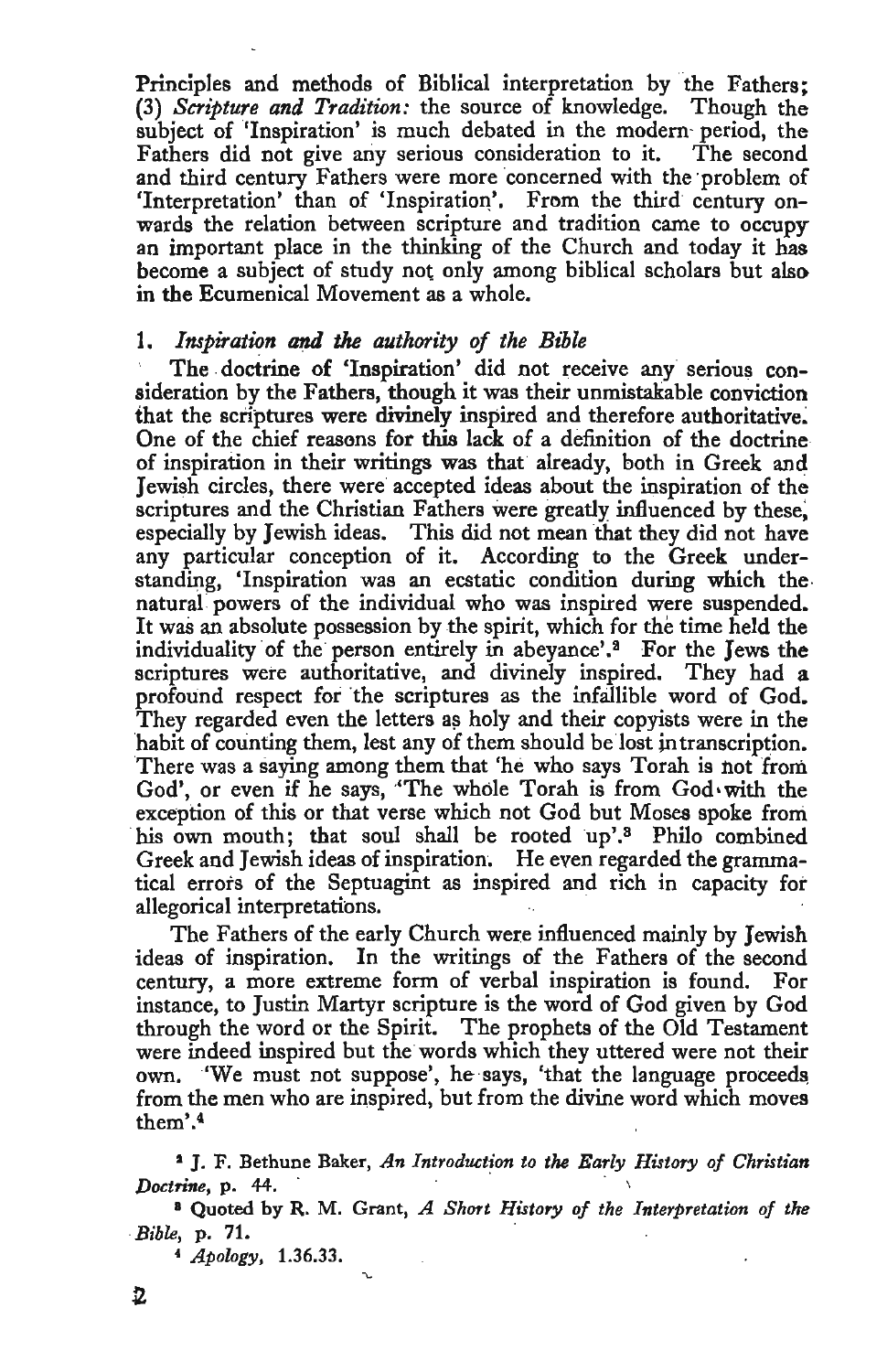Athenagoras (about  $180$  A.D.) speaks of inspiration as a process under which men are used by the Divine Spirit as mere instruments, playing upon them as a flute player blows a flute. Under inspiration, men are entranced and their natural powers suspended and-they simply utter under the influence of the Divine Spirit. Thus in the second century there was a tendency to consider the inspiration of the writers of the scriptures as divine dictation and to consider the Bible as if it were a Koran. It left no room for the individuality of the writers and obscured the diversity and spontaneity of the writings. Such ideas of inspiration found their extreme expressions in the Montanist movement of this period. But from the end of the second century there was a gradual change in the idea of inspiration and much recognition was given to the quality and freedom of the human instrument. Theophilus, bishop of Antioch, wrote (about 190 A.D.) that the inspired writers were not mere mechanical organs but men who were fitted for their work by personal and moral excellence.<sup>5</sup> The same emphasis on the personal qualities of the writers is also found in Tertullian. 'From' the very beginning God sent forth into the world men who by their justice and innocence were worthy to know God and make him· known'.6

The author of the *Exhortation to the Greeks* speaks of inspiration as the coming of the divine power on man, acting on them as the bow acts on the instrument. But he insists on the moral qualities of the human agents. He says:

Not naturally nor by human thought can men get to know such great and divine things, but by the gift which came down from above at that time upon the holy men, who had no need of skill or art of words, nor of any debating or contentious speech. They only needed to present themselves in purity to the . influence of the divine spirit, so that the divine power by itself coming down from heaven, acting on those just men, as the bow acts on the instrument ... might reveal to us the knowledge of divine and heavenly things.

The great Fathers of the next three centuries : Origen, Chrysostom, Augustine and others, believed , in divine inspiration but rejected both the pagan and the Jewish understanding of the way inspiration worked.

For Origen of Alexandria the scriptures were written by the inspiration of the Holy Spirit and have a deeper meaning than that which appears upon the surface of the record. He did not consider inspiration as an automatic. process but as the activity of the Logos and therefore a rational process. The character of the inspiration is to clarify rather than to cloud, to heighten man's awareness rather than to diminish it. The author's· natural powers are entranced, enabling him to become the vehicle of spiritual truth. But he remains himself, and cooperates in the execution of God's purpose. It is by the will of God that the word comes to him and not by his own will.

<sup>B</sup>*ad Autolycum,* ii. 9. 8 *Apology,* 18.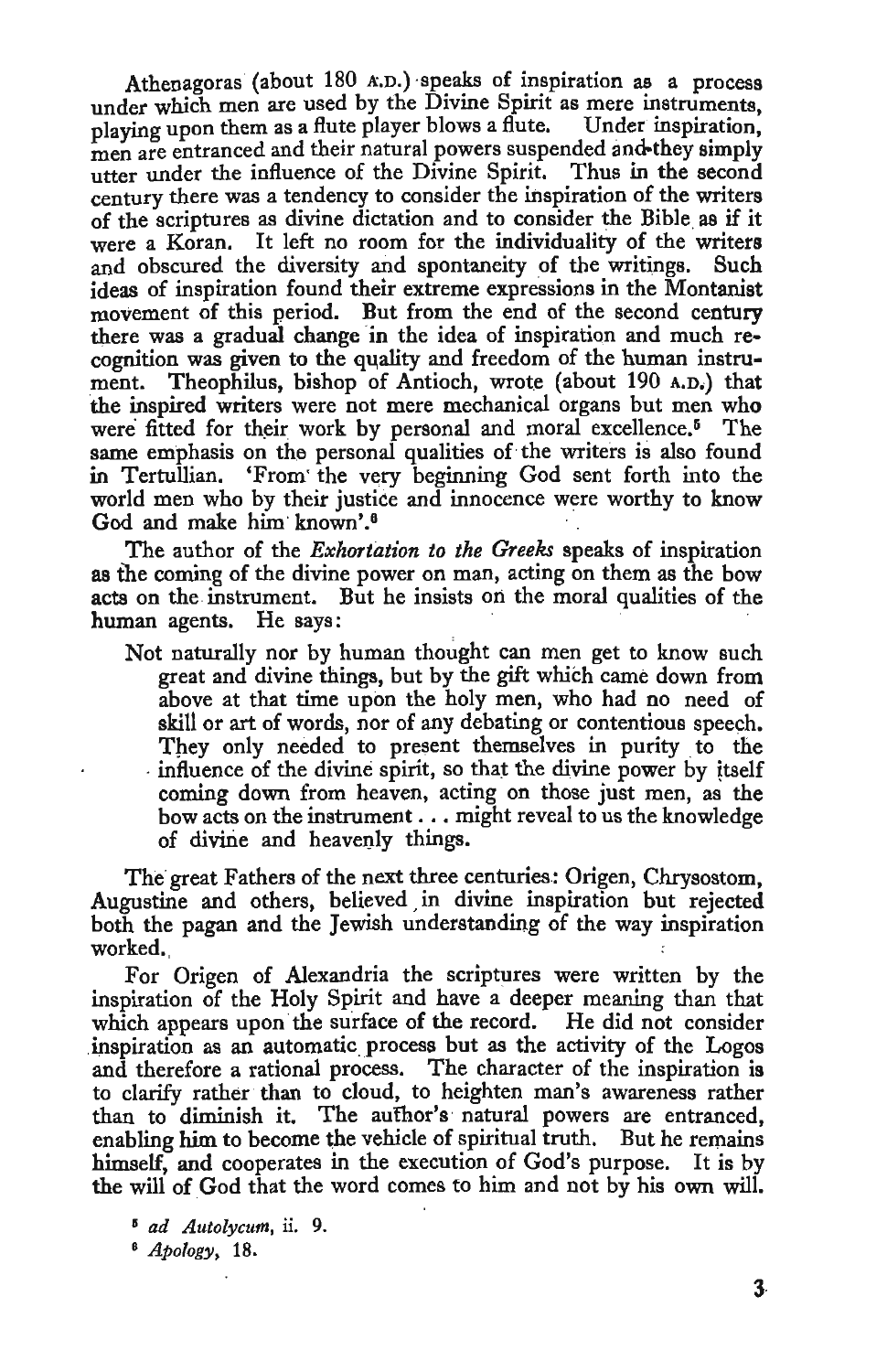But the author has the freedom either to cooperate or to refuse to do so and thereby frustrate God's purpose.<sup>7</sup> Origen noted even discrepancies between different accounts or even factual error. But this did not worry him. As we shall see later he was more concerned with the spiritual truth that can be preserved. According to Origen these discrepancies and other human errors served one purpose. Commenting on this, M. F. Wiles observes that it served to ensure that glory would be ascribed to the right quarter. Wiles says, 'If the Bible were simply the finest book by ordinary accepted standards of judgement, then it would be in danger of receiving acclamation simply as a fine human achievement. But in fact, just as Paul "being unskilled in speaking" could claim that the success of his preaching was not due to his power of oratory but to the power of God's Spirit, so the scripture is another example of God entrusting his treasure to earthen vessels to show that the transcendent power belongs to God and not to us'. For Chrysostom, a representative of the Antiochene tradition; the Bible was the inspired word of God. God condescends to speak to men through men. But the human language, raised to so high a use, does not thereby lose its essential characteristics. It is not clouded or obscured. For Chrysostom, revelation was not only through men but it was also conditioned by the powers of those to whom it was given.

Like all others of his time, St Augustine8 believed that the Bible was divinely inspired. To him 'the Holy Scriptures were the work of God's fingers, because they have been completed by the operation of the Holy Ghost, who worketh in the Holy authors'.<sup>9</sup> To him, the Scripture was the work of Christ Himself. He says, 'Christ, our Moderator, having spoken what He judged sufficient, first by the Prophets, then by his own lips, and afterwards by the Apostles, has besides produced the scripture, which is called canonical, which has paramount authority and to which we yield assent in all matters':<sup>10</sup> On another occasion he says, 'These books are the work of the good, supreme and very God'. With regard to the nature of inspiration, he mentions two points. On the one hand he emphasizes the divine factor of the inspiration. He argues that when the disciples wrote what he declared and spoke to them, it almost meant that he himself wrote those books. When he discussed the problem posed in Matthew 27:9, whete the prophecy of the potter's field is attributed to Jeremiah rather than Zachariah, he suggested that that was so attributed because it pleased God, in his hidden wisdom, thus to charge the evangelist.

'What necessity was there for Matthew to correct his text when he read over what he had written, and found that the one name 'had occurred to him instead of the other? Was it not rather the proper course for him to bow to the authority of the Holy Spirit, under whose guidance he certainly felt his mind to be placed in a more decided sense than is the case with us and

*T First Principles, Bk. IV.*<br><sup>8</sup> For a study of Augustine's doctrine of Inspiration, see Polman, *The Word of God according* to *St Augustine.* 

<sup>9</sup>*The City of God,* X, 1, 2. 10 *Ibid.,* XI, 3.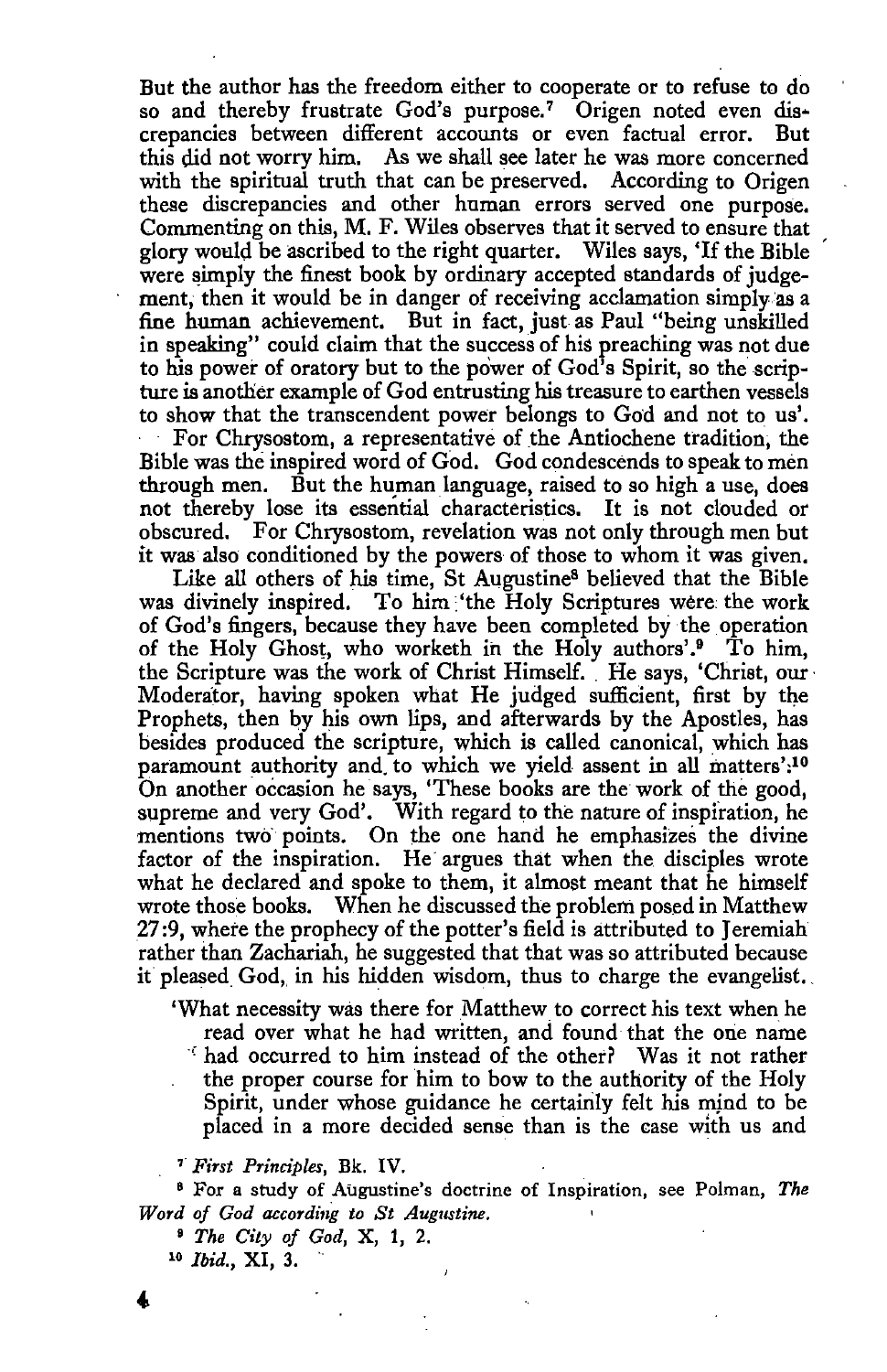consequently to leave untouched what he had thus written, in accordance with the Lord's counsel and appointment, with the interest to give us to understand that the prophets maintain so complete a harmony with each other in the matter of their utterances that it becomes nothing absurd to credit Jeremiah with a sentence originally spoken by Zachariah?'<sup>11</sup>

Thus for Augustine, the initiative for writing the book was entirely God's. The evangelists were ordained by him to write and the Holy The evangelists were ordained by him to write and the Holy Spirit inspired, suggested and moved their spirit.

Secondly, though he emphasized the divine factor in the inspiration of scripture, he never lost sight of the human factor. He wanted to maintain both attitudes at once. For him, the Bible was both the exclusive work of the Holy Spirit alone and at. the same time the exclusive work of the Biblical writers.12

Further, Augustine believed that the entire scripture was God's work. In the scripture, even historical events are related by divine authority, and must therefore be believed absolutely.

Even though the Fathers held different views regarding the manner of inspiration or the extent of it, they were all unanimous in asserting that scripture is divinely inspired. It is the Word of God for the salvation of men. How did they understand the authority of the scriptures? For them the *authority of the scriptures did not lie in the* inspiration as such; in the manner or extent of the inspiration or in the *quality of the agent, but in the God who inspired. Scripture has a sacredness peculiar chiefly because it is the Word of God. God is Truth. Therefore Holy Scripture is holy, truthful and pure.* 

For the Fathers, the ultimate authority rests in God who has revealed himself in Jesus Christ. It was this unconditional acceptance of God's authority in Christ which led the Fathers to accept the authority of the scriptures.

In what way and to what extent the Bible is related to the authority of God is evident in the way the Fathers interpreted scripture.

#### 2. *Interpretation* ·

.. · The second century was not a period of great Biblical exegesis, From the beginning of the third century onwards we find that almost all important Fathers were exegetes. The challenge of Marcion and the Gnostics, the encounter of the Gospel with Hellenistic culture, and the theological controversies of· the fourth and fifth centuries, compelled the Fathers to turn· their attention to the Bible in order to defend the Christian faith, and to expound and communicate the Gospel to others.

The Old Testament was the scripture of the first Christians and they looked upon it-as sacred and authoritative. The first Christians were not aware of any radical discontinuity between the past and the present. But the position of the Old Testament in the Church was

<sup>11</sup>*De Consensu,* 111. 30 (quoted by Polman, pp. 43-44). <sup>12</sup> Polman, p. 51.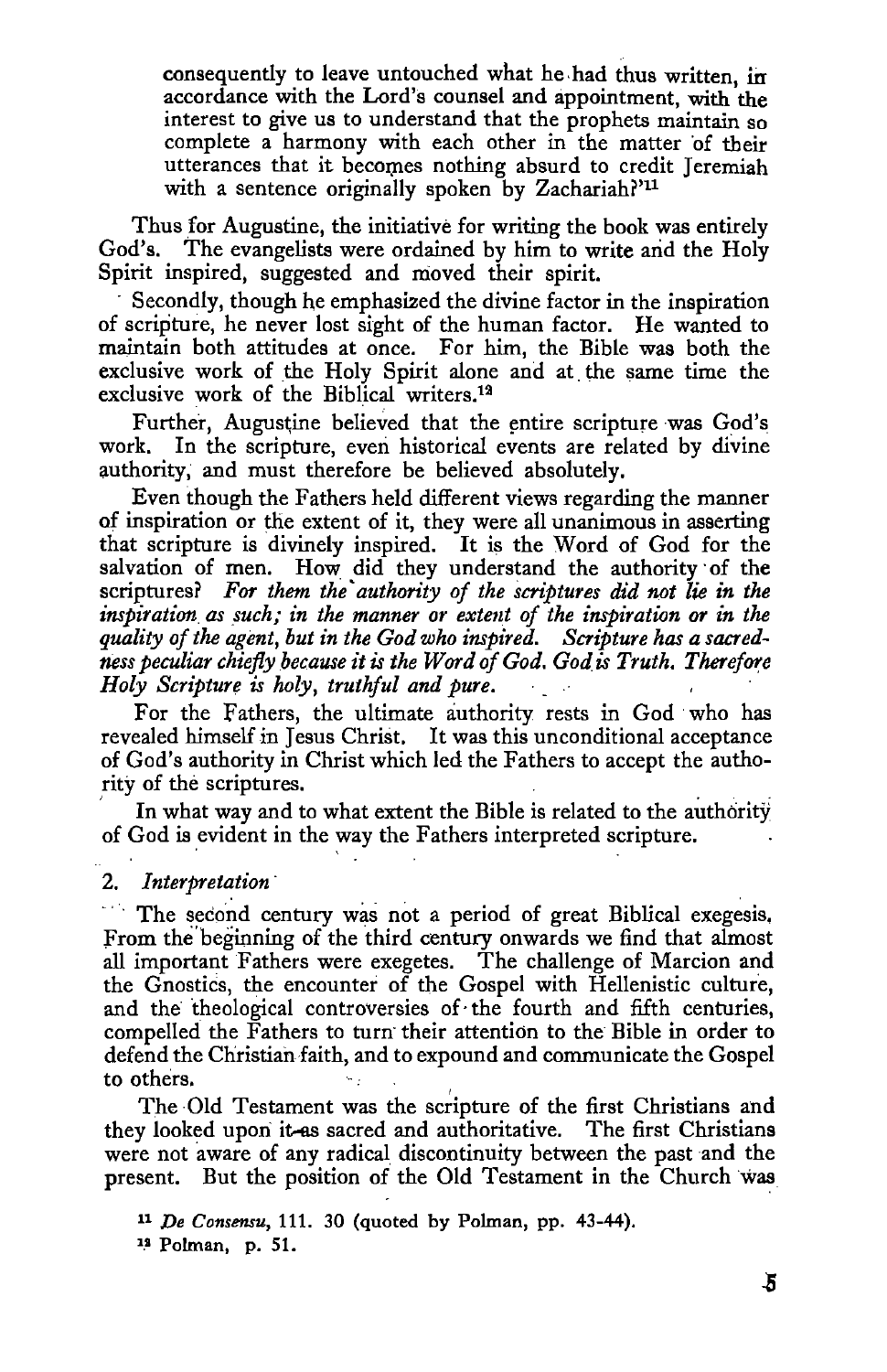challenged in the second century by Marcion on the ground that the new. wine should not be put into old bottles; the Christian gospel was wholly new and absolutely discontinuous with Judaism. According to him, Christ's teaching was not a reform within the Jewish tradition, but a protest against it. Both lrenaeus and Origen wrote a good deal in order to refute the charges of Marcion.

Marcion's criticism was important. His emphasis on the 'new', in Christ could not be ignored. The Fathers in their interpretation of the Old Testament showed both the continuity and discontinuity of the New with the Old. How did they do this? For them the history of Israel was continuous with that of the Church, but only in a special sense. The Old Testament remained for them a preparation and promise of the New. For them the Old Testament pointed forward to the event of Christ's coming. The early Church noticed in the Old Testament the signs of longing for the future: the Kingdom of God, the day of Yahweh, the new Covenant, a new temple and out-pouring of the Spirit, and saw in Jesus Christ the fulfilment of these promises. The Old Testament is to be understood in the light of the New, in the light of the great event of Jesus Christ. The law and the prophets were theologically significant because they pointed forward to One greater than Solomon. The exodus and the return from the exile are events which manifest God's judgement and mercy and so illuminate and prefigure the nature of the redemptive act of God in Christ. For some of the Fathers, the Old Testament was a type of that, which happened in Christ: a shadow of the real. For some others if was a prophecy or oracle of that which was to happen. For others the relation of the Old Testament to the New was that of part to the whole. What was revealed partially was now brought into fulfilment. They developed different methods of interpretation according to the different way they looked at this relationship. Sometimes several methods were used by the same writer. At any rate the Old Testament is fulfilled in the life, death and resurrection of Jesus Christ. The events of Jesus Christ imprinted their meaning upon the Old Testament, which henceforth could never be understood without reference to Jesus Christ.

The Fathers made use of their existing exegetical methods. Typology as a method of exegesis tried to establish a historical connection between certain events or persons or things in the Old Testament and similar events, persons or things in the N.T.18 Some of the important Fathers who used typology as an exegetical method were Justin Martyr, Melito of Sardis, Chrysostom and Augustine and others.

The Fathers used typology because they believed that, in the providential ordering of affairs by God, the events of the O.T. were carefully designed to foreshadow and prepare the way for those redemptive actions which were to mark the decisive turning-point in the history of the world. St Augustine expressed this belief when he said, 'In the Old Testament, the New lies hid; in the N.T. the meaning of the Old becomes clear'.

18 G. W. H. Lampe and K. J. Woollcombe, *Essays on Typology,* p. 39.

:J)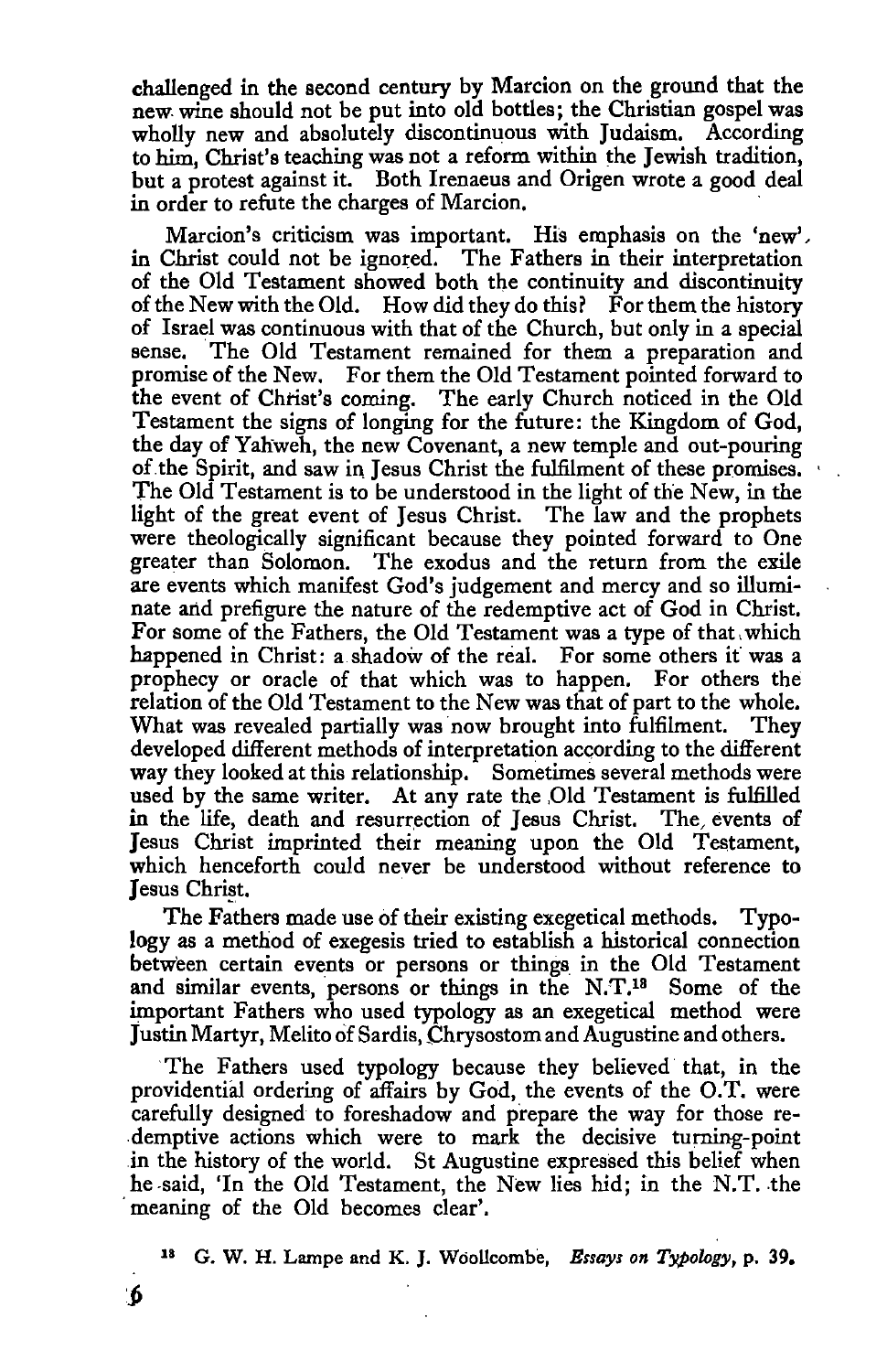While in typological method there was a search for linkages between events, persons or things within the historical framework of revelation, in allegory, there was a search for a secondary or hidden meaning of a narrative. Allegory as a method of exegesis was widely used by the Fathers. Barnabas, Justin, Clement and Origen were some of its users. For Origen, just as in man there is body, soul and spirit, so in scripture there is a three-fold meaning: the literal, the moral and the spiritual. In contrast to the Alexandrian school, the Antiochene school placed emphasis on the literal, grammatical and historical. Whatever method they used, the chief principle of interpretation in the Fathers was Christological. G. L. Prestige remarks:

What the Fathers really did was to interpret the whole Bible by the New Testament and to interpret the New Testament by the Gospe1.14 ,

The Bible was authoritative because it witnessed to the revelation of God in Christ. The Old Testament was authoritative because it pointed to the coming Christ. The New Testament was authoritative because it witnessed to the Christ who has come. The authority of the Bible is not in itself, nor in the accuracy of the historical details, but in the faithfulness of its witness to Jesus Christ who is the ultimate authority. It was in accordance with this \_conviction that the Fathers adopted their method of interpretation. Their aim in handling scripture was not to produce a consistent system of doctrines or ethical codes, but rather to preach and to teach the central message of the Bible, namely the revelation of God in Jesus Christ. The details of their treatment might be questioned today; but for them what mattered was the main direction of Biblical thought and witness. Their interest was to preach and to teach. Hence their method was flexible. This missionary concern led several of them. Justin Martyr, Clement of Alexandria, Origen, the Cappadocian Fathers, to interpret the Gospel in terms of Greek thought. Once they knew that they were faithful to the central message of the Bible, they were not bound by. any particular method of interpretation.

#### 3. *Scripture and Tradition*

As we have seen, the Fathers interpreted scripture by the Gospel. From where did they get this Gospel? R. P. C. Hanson suggests that in the interpretation of scripture the Fathers did preserve what might be called a framework of the message of the Bible. Where did they find this framework?<sup>15</sup> Is it from the Bible itself? The Fathers found this framework in the tradition of the Church. The faith of the Church was based on the apostolic witness. The tradition of the apostolic witness to Jesus Christ found expression in the teaching, preaching, liturgical life of the Church, and in some of the written documents. For the early Church, tradition was not a dead thing. The Church lived the tradition. It was this living tradition of apostolic

u G.' L. Prestige, *Fathers and Heretics,* p. 44.

u *The Cambridge History of the Bible,* Vol. 1, p. 250.

 $\boldsymbol{7}$